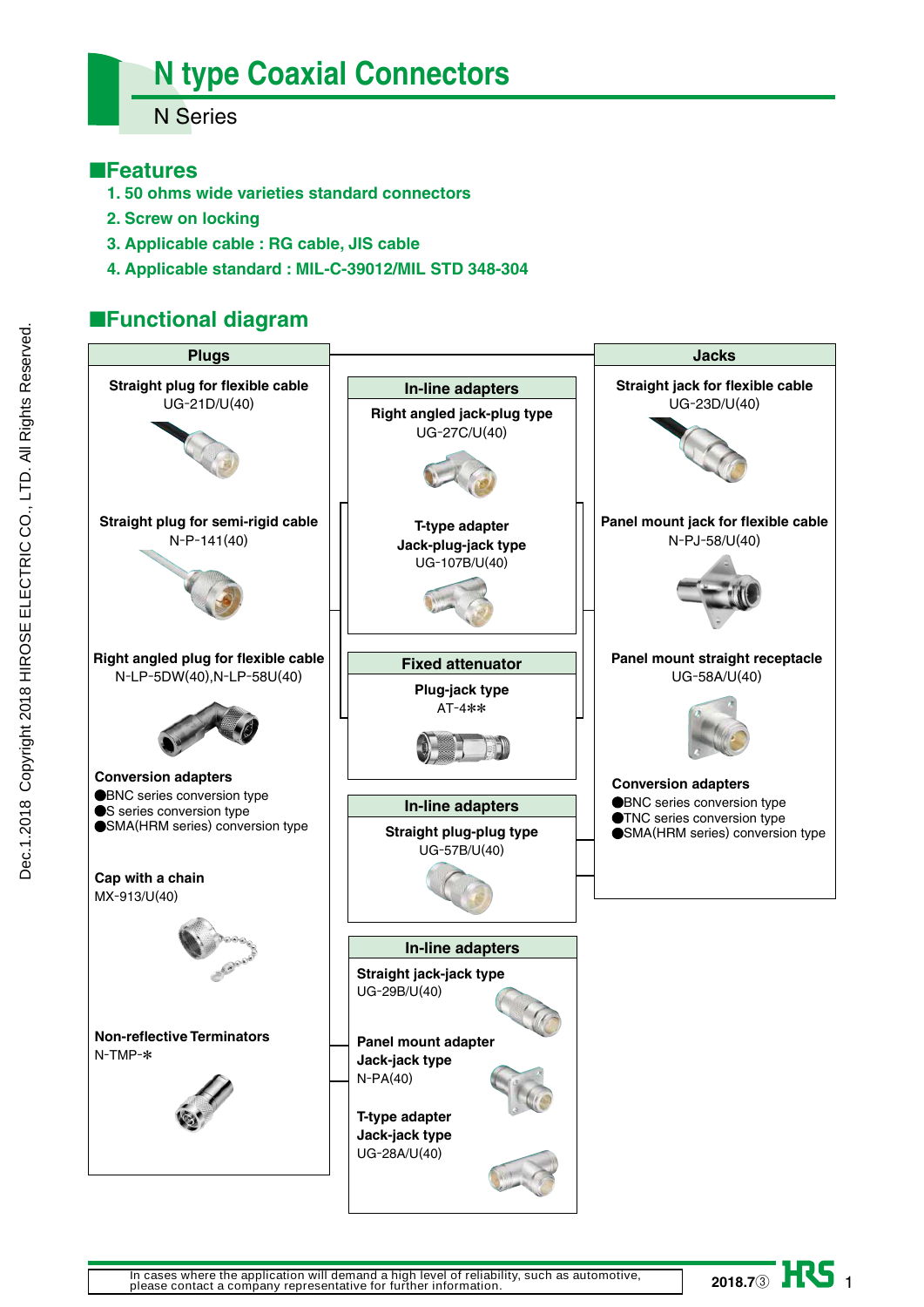## ■**Product Specifications**

| Ratings                                          | Frequency range | Nominal characteristic impedance             | $50\Omega$<br>DC to 2GHz | Operating temperature range<br>Operating humidity                                                                                                  | $-30^{\circ}$ C to $+60^{\circ}$ C<br>95%RH max. |  |  |
|--------------------------------------------------|-----------------|----------------------------------------------|--------------------------|----------------------------------------------------------------------------------------------------------------------------------------------------|--------------------------------------------------|--|--|
| Specification<br>Item                            |                 |                                              | Conditions               |                                                                                                                                                    |                                                  |  |  |
|                                                  |                 |                                              |                          |                                                                                                                                                    |                                                  |  |  |
| 1. Contact resistance                            |                 | $3m\Omega$ max.                              |                          | 100mA max.                                                                                                                                         |                                                  |  |  |
| 2. Insulation resistance                         |                 | 1000MΩ min.                                  |                          | 500V DC                                                                                                                                            |                                                  |  |  |
| 3. Withstanding voltage                          |                 | No flashover or insulation breakdown.        |                          | 1500V AC / 1 minute                                                                                                                                |                                                  |  |  |
| 4. V.S.W.R.*                                     |                 | $1.2$ max.                                   |                          | Up to 2GHz                                                                                                                                         |                                                  |  |  |
| 5. Durability                                    |                 | 10 $m\Omega$ max.                            |                          | 500 cycles                                                                                                                                         |                                                  |  |  |
| (mating / un-mating,<br>with corresponding plug) |                 |                                              |                          |                                                                                                                                                    |                                                  |  |  |
| 6. Vibration                                     |                 | No electrical discontinuity of $1\mu s$ min. |                          | Frequency: 10 to 500Hz, single amplitude of 0.75mm, acceleration<br>of 98m/s <sup>2</sup> , for 10 cycles in the direction of each of the 3 axis.  |                                                  |  |  |
| 7. Shock                                         |                 | No damage, cracks or parts dislocation.      |                          | Acceleration of 490m/s <sup>2</sup> , 11ms duration, sine half-wave<br>waveform, 3 cycles in each of 3 axes.                                       |                                                  |  |  |
| 8. Humidity                                      |                 |                                              |                          |                                                                                                                                                    |                                                  |  |  |
| (Steady state)                                   |                 | No damage, cracks or parts dislocation.      |                          | 96 hours at temperature of 40°C and humidity of 80% to 96%.                                                                                        |                                                  |  |  |
| 9. Temperature cycle                             |                 | No damage, cracks or parts dislocation.      |                          | Temperature : -55°C $\rightarrow$ +25 to +65°C $\rightarrow$ +85°C $\rightarrow$ +5 to +35°C<br>Time:<br>30min. $\rightarrow$<br>5min.<br>5 cycles | $\rightarrow$ 30min. $\rightarrow$<br>5min.      |  |  |
| 10. Salt spray                                   |                 | No excessive corrosion                       |                          | 5% salt water solution, 48 hours                                                                                                                   |                                                  |  |  |

\*V.S.W.R. Measurement System

The above V.S.W.R. standard values were measured using the measurement connection as shown below.



 $D.U.T$  Termination

Test Port Cable

Note 1 : Connectors with cable are measured with 10cm of suitable cable attached at both ends.

## ■**Material / Finish**

| Part           | Material            | Finish                      | Remark          |
|----------------|---------------------|-----------------------------|-----------------|
| Shell          | <b>Brass</b>        | Silver plated/Nickel plated |                 |
| Male contact   | <b>Brass</b>        | Silver plated/Gold plated   |                 |
| Female contact | Beryllium copper    | Silver plated/Gold plated   |                 |
| Insulator      | Tetrafluoride resin |                             | Flame retardant |
| Packing        | Silicone rubber     |                             | Flame retardant |

## ■**Product Number Structure**

Refer to the chart below when determining the product specifications from the product number. Please select from the product numbers listed in this catalog when placing orders.



#### ●**Product with MIL standard**



| $\boldsymbol{Q}$ | Product identification number |
|------------------|-------------------------------|
| ❸                | Improved sign                 |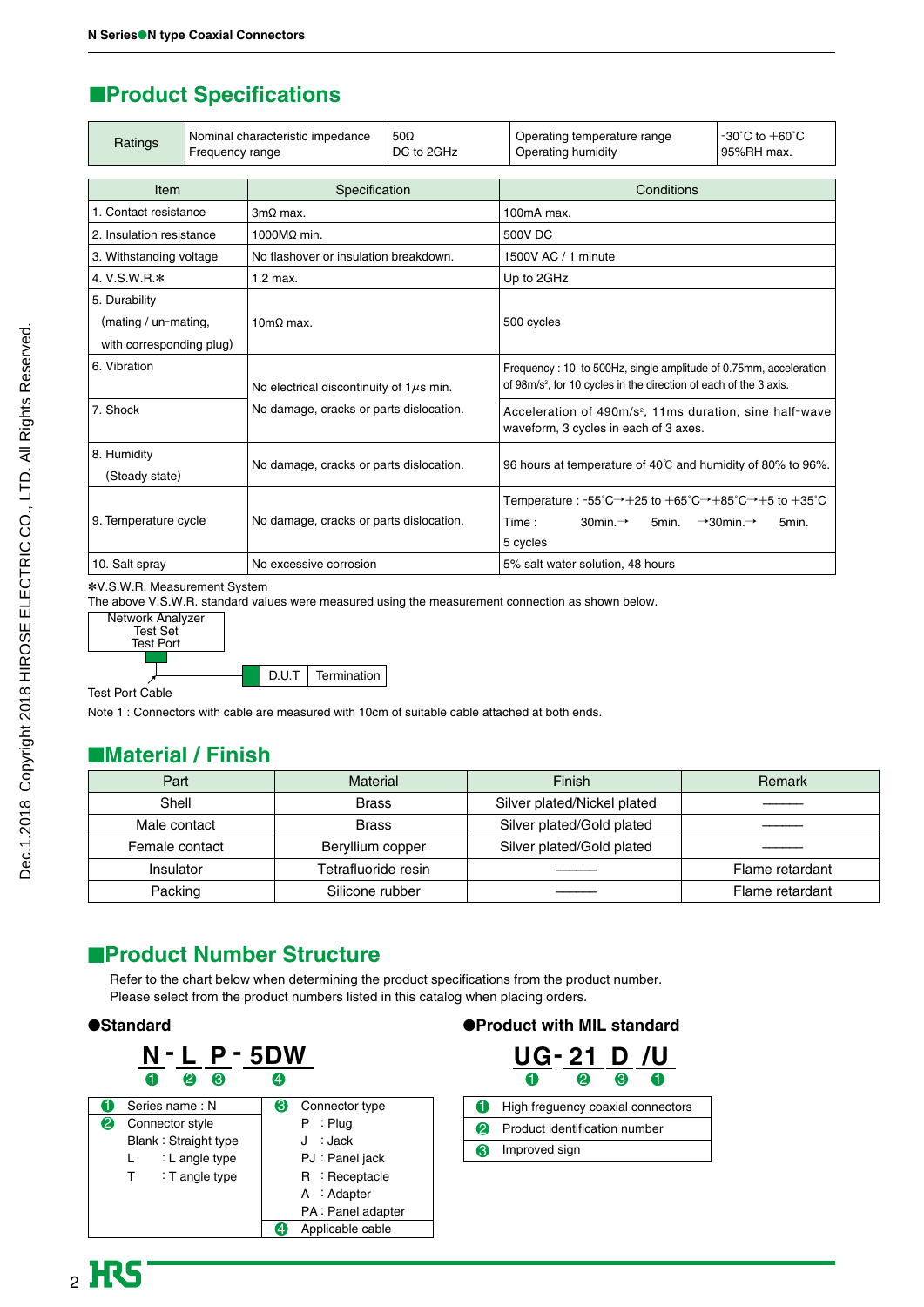## ■**Straight Plug**

### ●**Flexible cable type**





Unit : mm

|                |              |           |                  |          |          | <u>UIII . IIIII</u> |
|----------------|--------------|-----------|------------------|----------|----------|---------------------|
| Part No.       | HRS No.      | Packaging | Applicable cable | $\phi$ D | $\phi$ d |                     |
| $UG-21D/U(40)$ | 301-0003-040 |           | RG-8/U,RG-9/U    | 11.1     | 19.0     | 38.0                |
| JUG-536/U(40)  | 301-0001-440 |           | <b>RG-58/U</b>   | 5.4      | 19.0     | 38.0                |
| $N-P-3DV(40)$  | 301-0078-940 |           | $3D-2V$          | 6.3      | 12.7     | 35.0                |
| $N-P-5DV(40)$  | 301-0120-340 |           | $5D-2V$          | 8.6      | 18.0     | 45.5                |
| N-P-5DW(32)    | 301-0199-332 |           | 5D-2W            | 9.3      | 18.0     | 46.0                |
| $N-P-5DFB(40)$ | 301-0205-440 |           | 5D-FB            | 8.6      | 18.0     | 46.0                |
| N-P-10DFB(31)  | 301-0206-731 |           | $10D-FB$         | 14.5     | 23.0     | 55.0                |

### ●**Semi rigid cable type**





Unit : mm

| Part No.         | HRS No.      | Packaging | Applicable cable | φD   | $\phi$ d |      |
|------------------|--------------|-----------|------------------|------|----------|------|
| N-P-141(40)      | 301-0162-340 |           | UT-141A          | 3.63 | 13       | 27.3 |
| N-P-141-2(A)(40) | 301-0262-840 |           | UT-141A          | 3.63 | 5        | 25.7 |
| $N-P-250(A)(41)$ | 301-0261-541 |           | UT-250           | 6.5  | 14       | 34.9 |

## ■**Right angle plug**

### ●**Flexible cable type**





Unit : mm

| Part No.     | HRS No.      | Packaging   Applicable cable | φD  | фd   | -    | Remarks                                   |
|--------------|--------------|------------------------------|-----|------|------|-------------------------------------------|
| N-LP-5DW(40) | 301-0007-040 | 5D-2W                        | 9.3 | 17.5 | 52.4 | Nickel-plated ecxept for center conductor |
| N-LP-58U(40) | 301-0076-340 | <b>RG-58/U</b>               | 5.3 | 15.5 | 44.0 |                                           |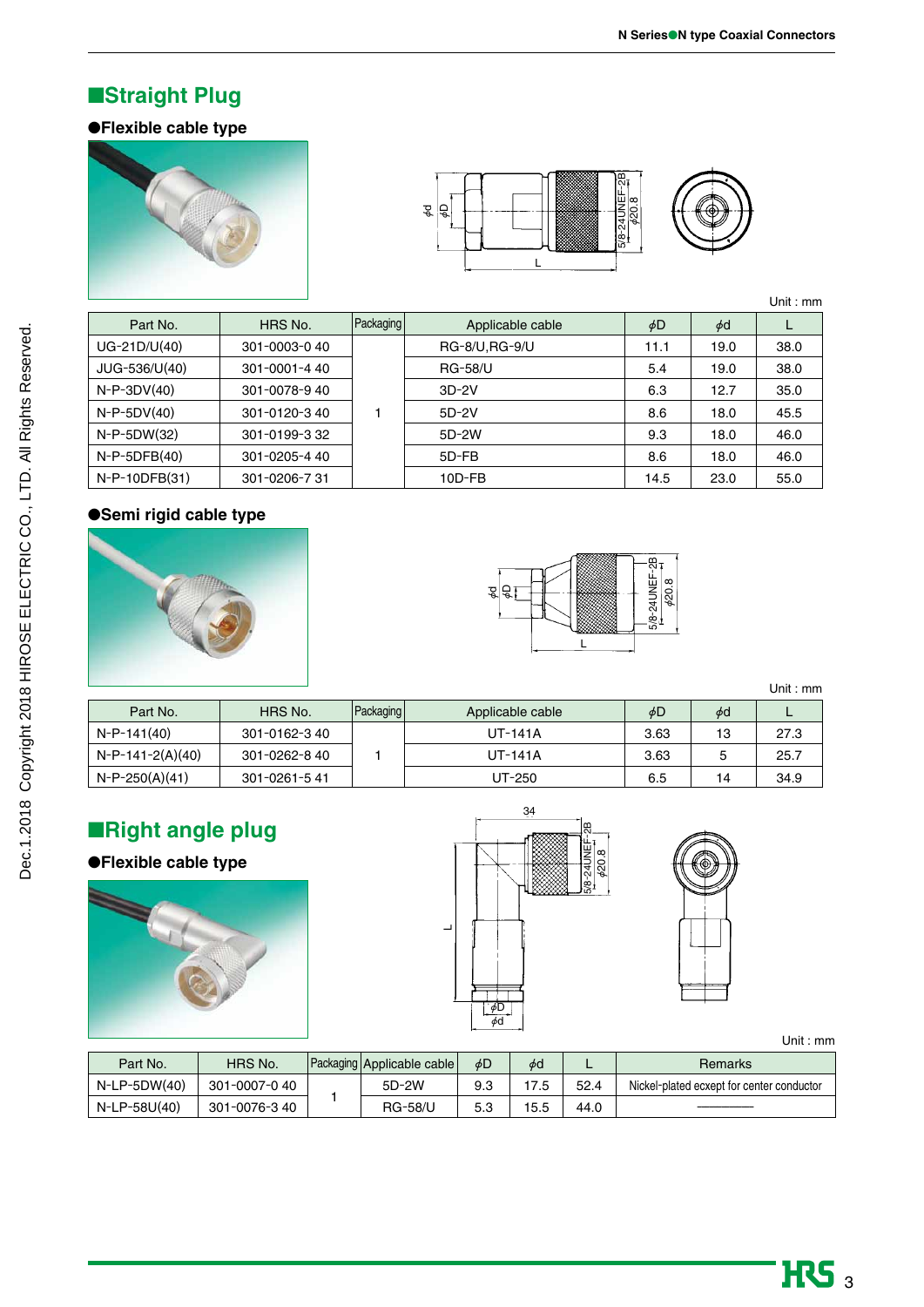## ■**Straight jack**

## ●**Flexible cable type**





# ■**Panel mount jack**

## ●**Fexible cable type**



## ■**Receptacle**





|               |              |           |                  | Unit : $mm$ |
|---------------|--------------|-----------|------------------|-------------|
| Part No.      | HRS No.      | Packaging | Applicable cable | øD          |
| $N-J-3DV(40)$ | 301-0180-540 |           | $3D-2V$          | 5.1         |



| Part No.     | HRS No.      | Packaging | Applicable cable |
|--------------|--------------|-----------|------------------|
| UG-23D/U(40) | 301-0008-340 |           | RG-8/U, RG-9/U   |



|                             |         |  |                            |          |      |      | Unit : mm |
|-----------------------------|---------|--|----------------------------|----------|------|------|-----------|
| Part No.                    | HRS No. |  | Packaging Applicable cable | $\phi$ D | φd   |      |           |
| $UG-22D/U(40)$ 301-0010-540 |         |  | RG-8/U,RG-9/U 11.1         |          | 19.0 | 39.7 | 18.24     |
| N-PJ-58/U(40) 301-0011-840  |         |  | <b>RG-58/U</b>             | 5.4      | 14.6 | 41.5 | 18.2      |





Ød

| Part No.       | HRS No.      | Packaging |
|----------------|--------------|-----------|
| $UG-58A/U(45)$ | 301-0012-045 |           |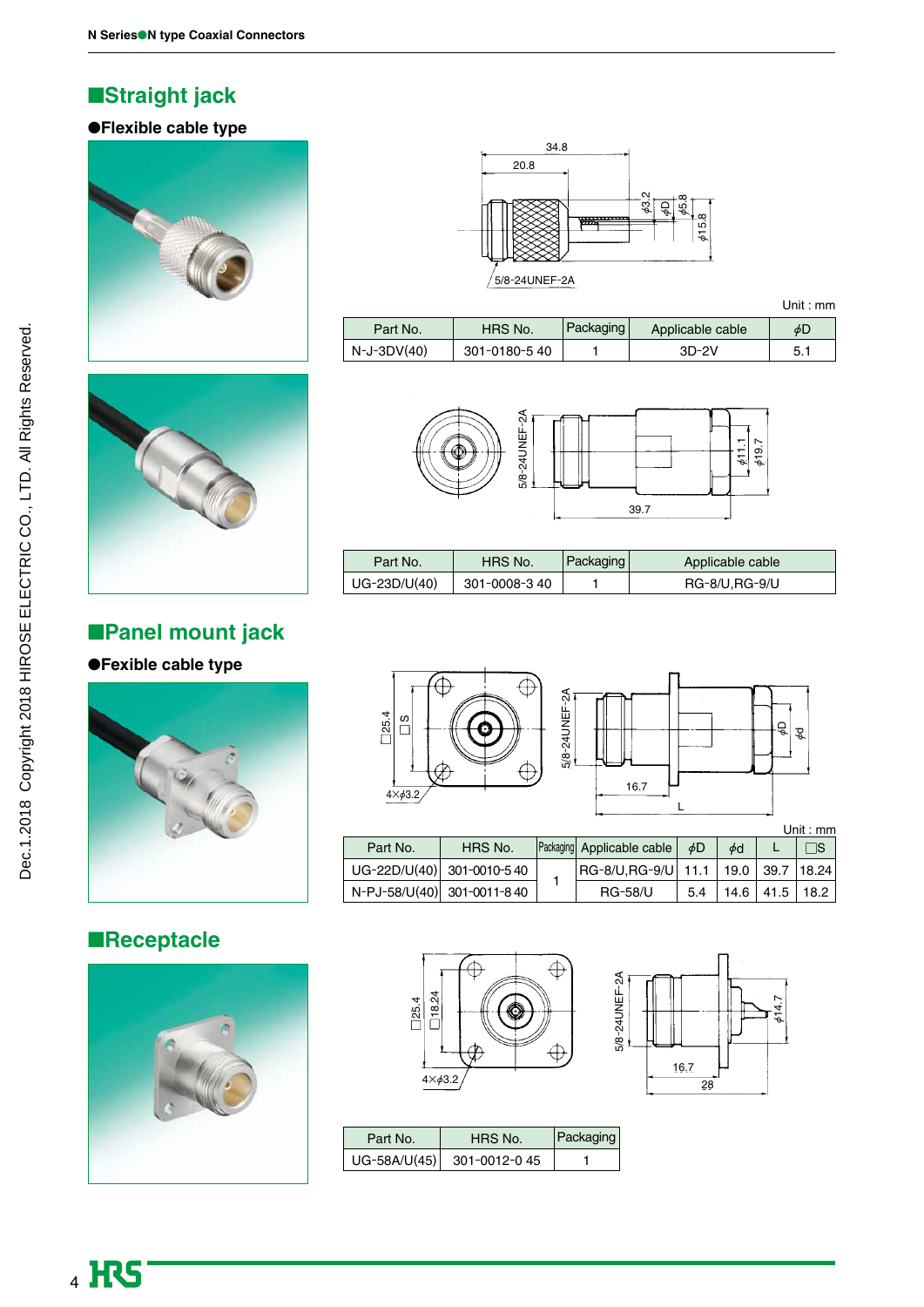## ■**Straight plug(waterproof type)**





|                       |              |           |                  |      |      | Unit : $mm$ |
|-----------------------|--------------|-----------|------------------|------|------|-------------|
| Part No.              | HRS No.      | Packaging | Applicable cable | φD   | Фd   |             |
| N-P-5DFXL(41)         | 301-0235-541 |           | 5D-FXL           | 8.6  | 18   | 47.2        |
| $N-P-BDGXC(40)$       | 301-0228-040 |           | 8D-GXC           | 11.6 | 19.5 | 49.9        |
| $\Phi$ IDC7 compliant |              |           |                  |      |      |             |

\* IP67 compliant

## ■**Straight jack(waterproof type)**





Unit : mm

| Part No.        | HRS No.      | Packaging | Applicable cable | φD        | $\phi$ O |       |
|-----------------|--------------|-----------|------------------|-----------|----------|-------|
| $N-J-5DFXL(40)$ | 301-0237-040 |           | 5D-FXL           | 8.6       | 18       | 49. . |
| $N-J-BDGXC(40)$ | 301-0229-240 |           | 8D-GXC           | 11<br>1.6 | 19.5     | 51.9  |

\* IP67 compliant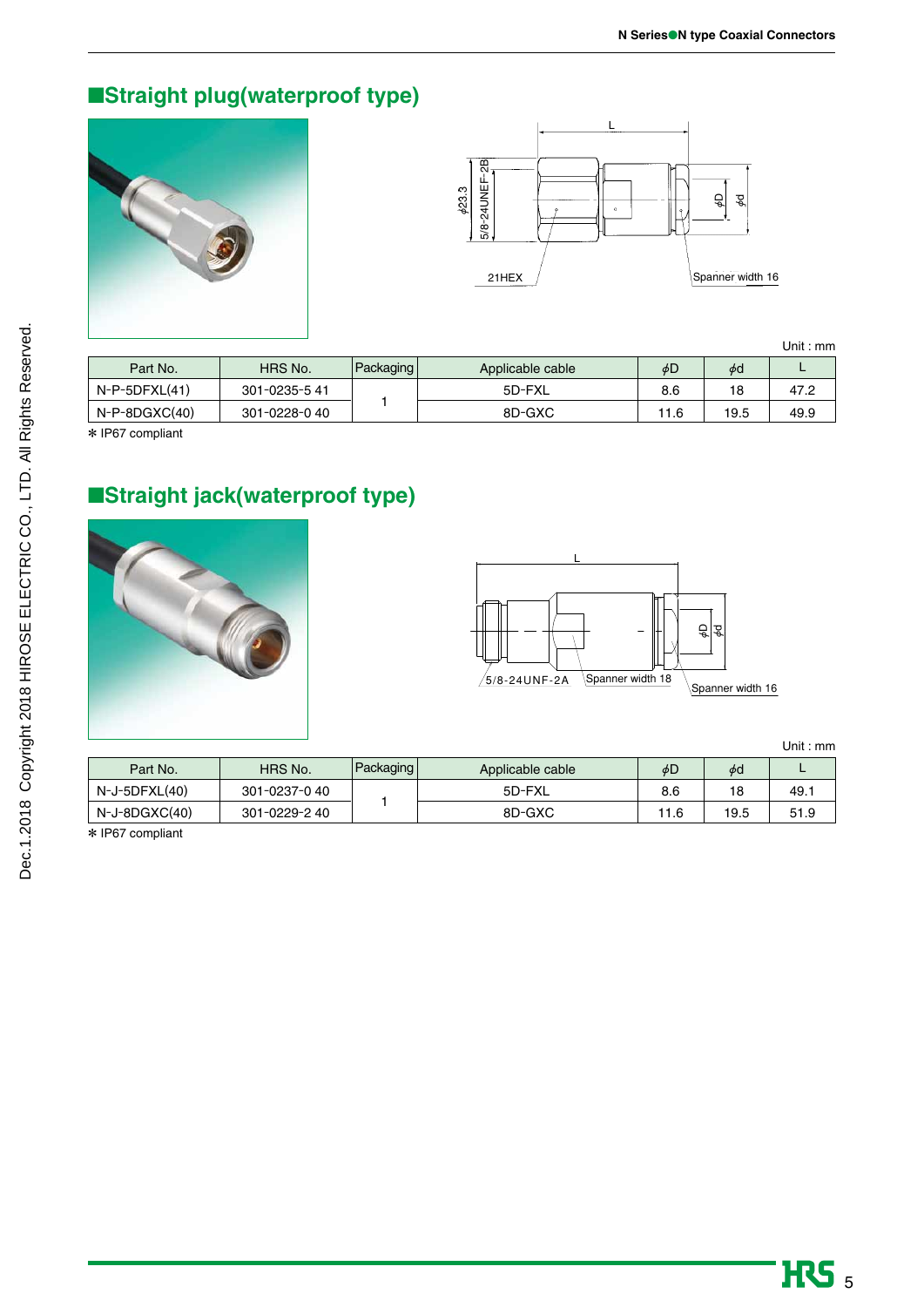## ■**Adapter**

### ●**Straight adapter (jack-jack type)**





| Part No.     | HRS No.      | Packaging |
|--------------|--------------|-----------|
| UG-29B/U(45) | 301-0035-645 |           |

### **(Plug-plug type)**



### ●**Panel mount adaper (jack-jack type)**



### ●**Right angle adapter (Plug-jack type)**





| Part No.     | HRS No.      | Packaging |
|--------------|--------------|-----------|
| UG-57B/U(40) | 301-0018-740 |           |





| Part No.   | HRS No.      | Packaging |
|------------|--------------|-----------|
| $N-PA(42)$ | 301-0036-942 |           |

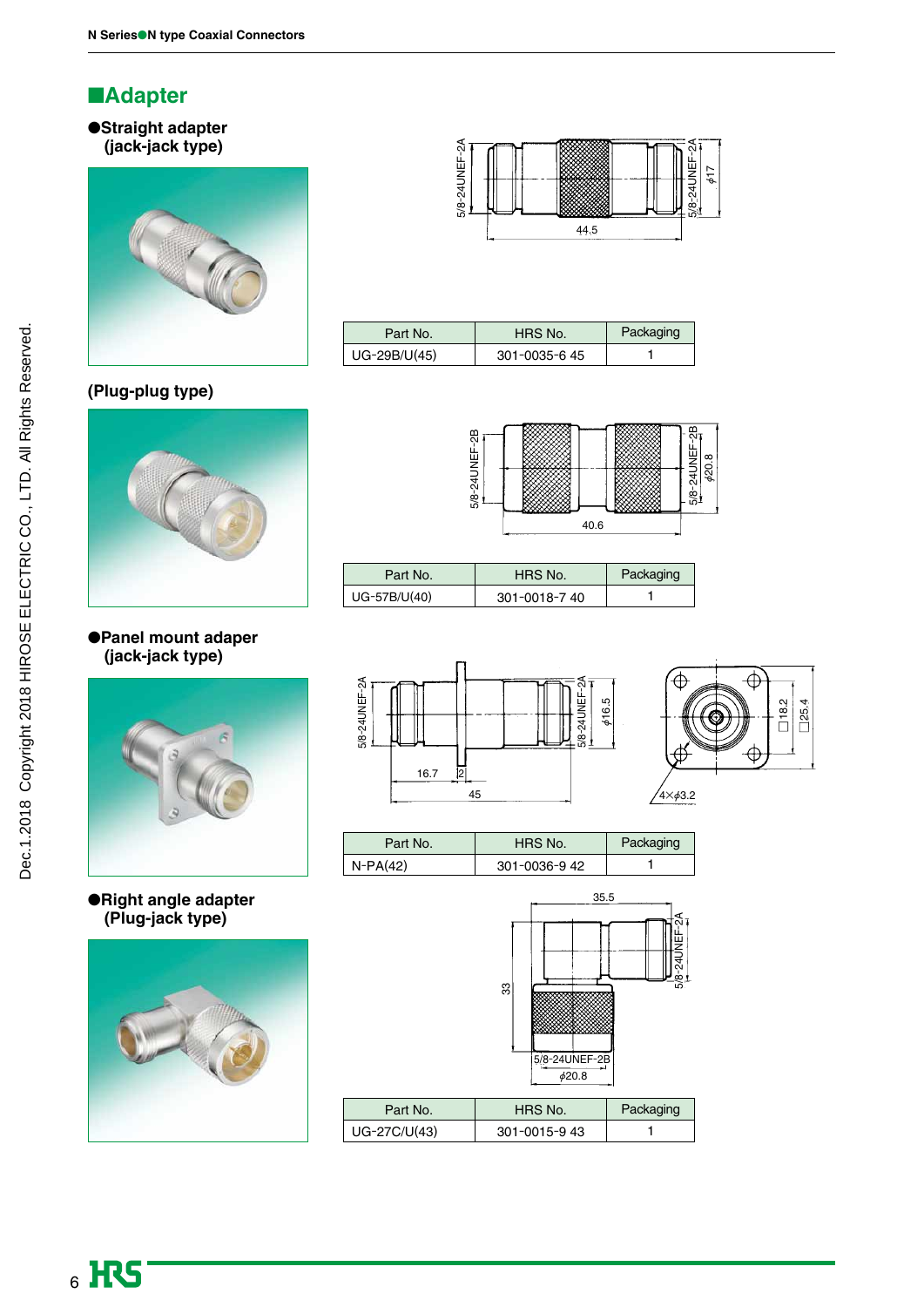### ●**T-shaped adapter (Jack-jack-jack type)**



### **(Jack-plug-jack)**





5/8-24UNEF-2B  $\phi$ 20.8

| Part No. | HRS No.                    | Packaging |
|----------|----------------------------|-----------|
|          | UG-28A/U(40) 301-0017-4 40 |           |

| Part No.      | HRS No.       | Packaging |
|---------------|---------------|-----------|
| UG-107B/U(40) | 301-0016-1 40 |           |

## ■**Conversion adapters**

| Mating portion 1 |                |                               | Mating portion 2 | Part No.         | HRS No.          | Packaging |  |
|------------------|----------------|-------------------------------|------------------|------------------|------------------|-----------|--|
| Series name      | Mating portion | Mating portion<br>Series name |                  |                  |                  |           |  |
|                  |                | <b>BNC</b>                    | Plug             | $NP-BNCP(40)$    | 311-0050-740     |           |  |
|                  | Plug           |                               | Jack             | JUG-201A/U(40)   | 311-0007-840     |           |  |
|                  |                | S                             | Jack             | $N.P-S.J(40)$    | 311-0245-640     |           |  |
|                  |                | <b>SMA</b>                    | Plug             | HRM-555S(40)     | 311-0125-4 40    |           |  |
|                  |                | (HRM)                         | Jack             | HRM-554S(40)     | 311-0123-940     |           |  |
|                  |                | <b>BNC</b>                    | Plug             | $UG - 349/U(40)$ | 311-0004-040     |           |  |
| N                |                |                               |                  | $NJ-BNCJ(40)$    | 311-0005-240     |           |  |
|                  |                |                               | Jack             | NJ-BNCJ-PA(40)   | 311-0014-340     |           |  |
|                  |                | <b>TNC</b>                    | Plug             | $N.J-TNC.P(40)$  | 311-0225-940     |           |  |
|                  | Jack           |                               |                  | <b>HRM-553S</b>  | $311 - 0121 - 3$ |           |  |
|                  |                | <b>SMA</b>                    | Plug             | <b>HRM-557SV</b> | 311-0272-9       |           |  |
|                  |                | (HRM)                         | Jack             | <b>HRM-552S</b>  | 311-0119-1       |           |  |
|                  |                |                               |                  | <b>HRM-556SV</b> | 311-0298-2       |           |  |

## ■**Cap**

### **With a chain**



|              | 63.2<br>643.66 | 57        | 걸             |
|--------------|----------------|-----------|---------------|
| Part No.     | HRS No.        | Packaging | 5/8-24UNEF-2B |
| MX-913/U(44) | 301-0020-944   |           | 619.1         |
|              |                |           |               |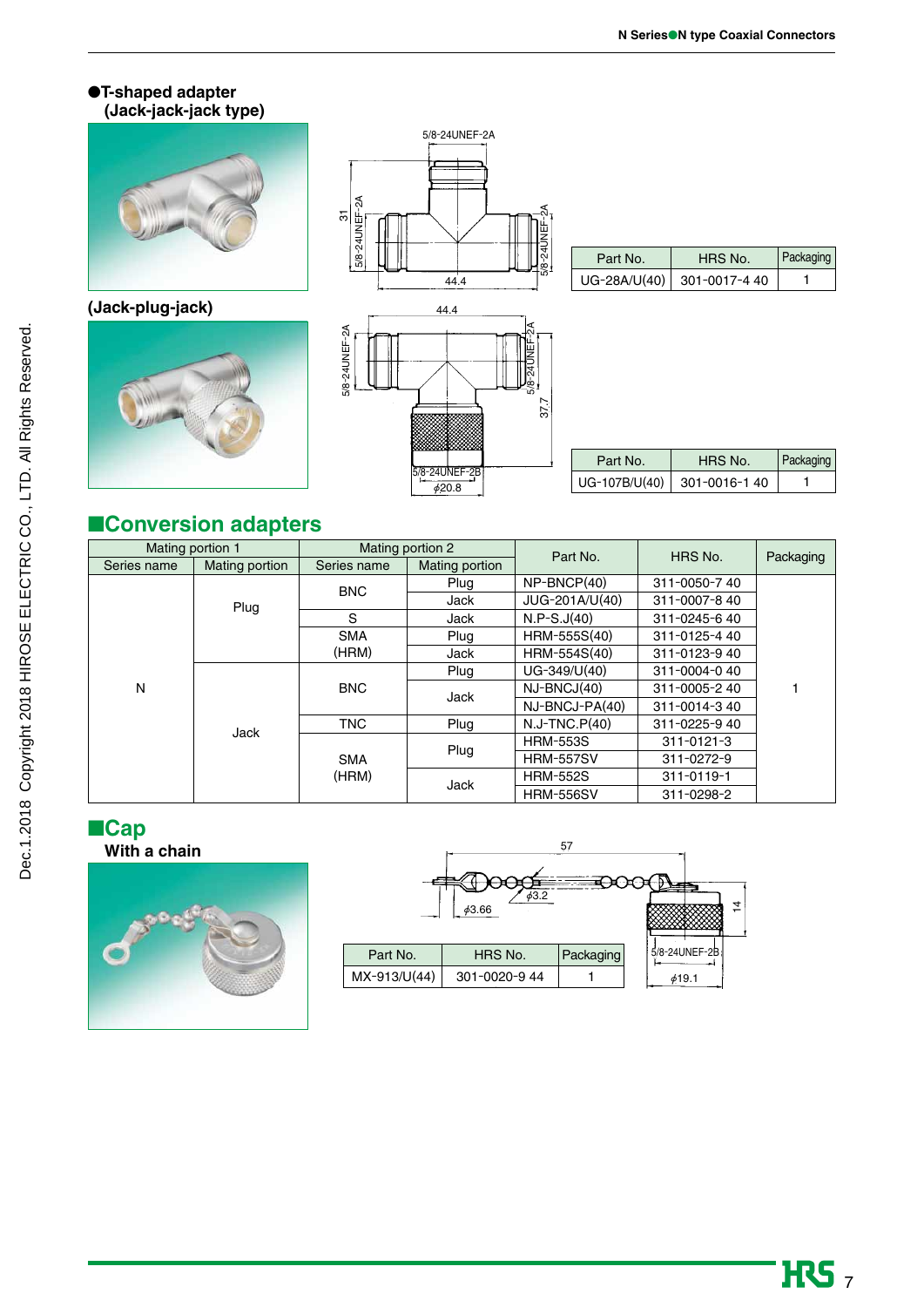## **Cable assembly procedure**



### **Table 1 Dimensions L arranged by part number**

|               |               |                 |                | Unit: $mm$     |
|---------------|---------------|-----------------|----------------|----------------|
| Part No.      | HRS No.       | $L_{1-0.5}^{0}$ | $L_{2\pm}$ 0.1 | $\mathsf{L}_3$ |
| JUG-536/U(40) | 301-0001-4 40 | 8.6             | 6              | 1              |
| UG-21D/U(47)  | 301-0003-0 47 | 10              |                |                |
| N-LP-5DW(40)  | 301-0007-040  | 11.5            | 4              | 3.5            |
| UG-23D/U(40)  | 301-0008-340  | 8.5             | 5              |                |
| UG-22D/U(40)  | 301-0010-540  |                 |                | 1              |
| N-PJ-58/U(40) | 301-0011-840  | 7.4             | 3              | 3.2            |
| N-LP-58U(40)  | 301-0076-340  | 9.2             | 4              | 3.6            |
| $N-P-3DV(41)$ | 301-0078-941  | 12.3            |                | 4.8            |
| $N-P-5DV(40)$ | 301-0120-340  | 11.1            |                | 1.5            |
| N-P-5DW(32)   | 301-0199-332  | 12.0            | 6              |                |
| N-P-5DFB(40)  | 301-0205-4 40 |                 |                |                |
| N-P-10DFB(31) | 301-0206-731  | 11              |                | 5              |
|               |               |                 |                |                |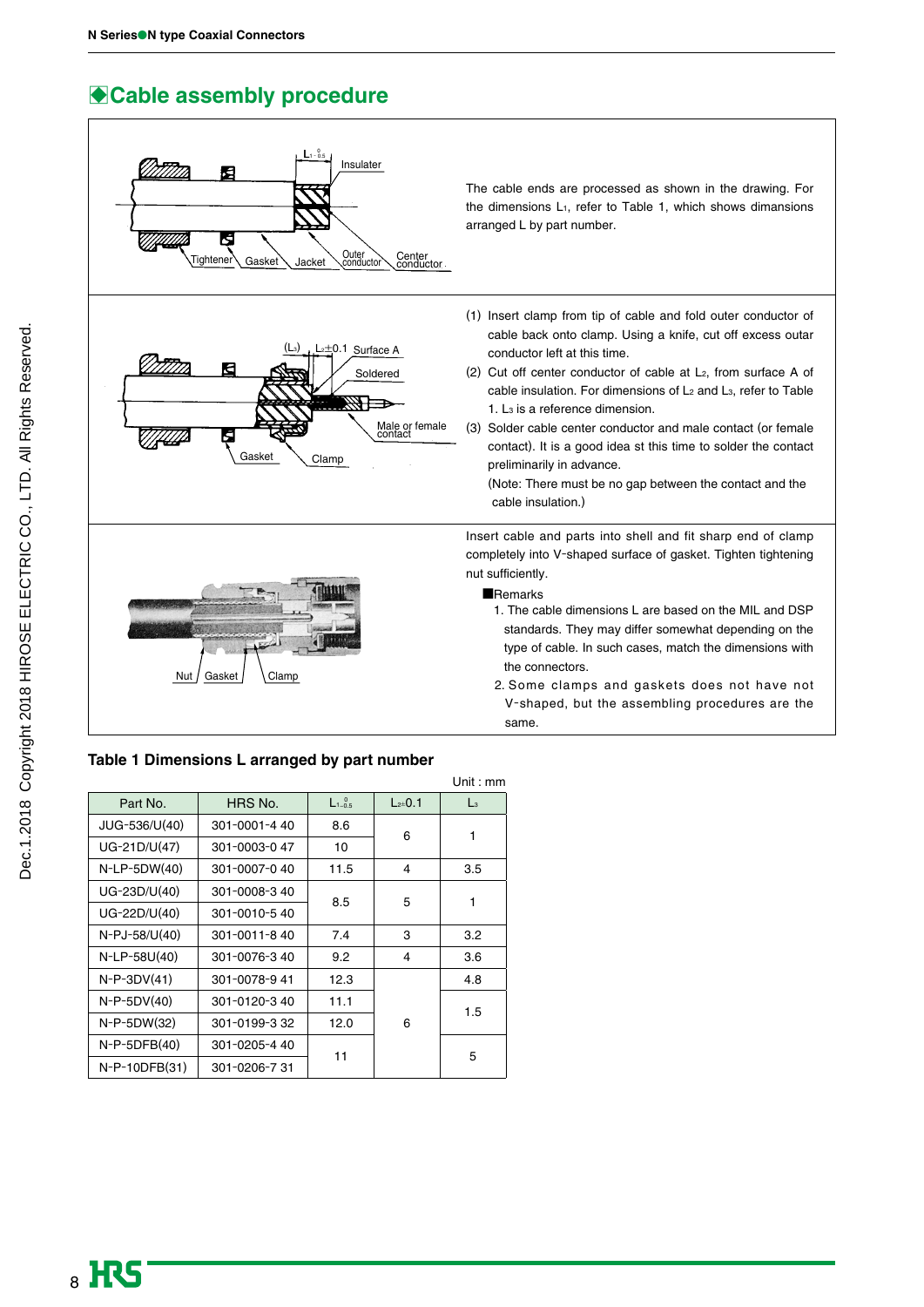## ■**Non-reflective Terminators(Coupling portion plug)**





| Part No.      | Frequency range<br>HRS No. |      |                | V.S.W.R.(Max) | Power          | Weight |     |           |
|---------------|----------------------------|------|----------------|---------------|----------------|--------|-----|-----------|
|               |                            | (GHz | $DC \sim 4GHz$ | $4\neg 6$ GHz | $6 \sim 8$ GHz | (W)    | (g) | Packaging |
| N-TMP-1-1(50) | 353-0137-5 50              | DC~3 | .10            | l. 15         | .20            |        | 59  |           |





| Part No.      | HRS No.      | Frequency range |                | V.S.W.R.(Max)  | Power | Weight |           |
|---------------|--------------|-----------------|----------------|----------------|-------|--------|-----------|
|               |              | (GHz)           | $DC \sim 2GHz$ | $2 \sim 6$ GHz | (W)   | (g)    | Packaging |
| $N-TMP-5(40)$ | 353-0033-040 | DC $\sim$ 6     | .15            | .20            |       | 113    |           |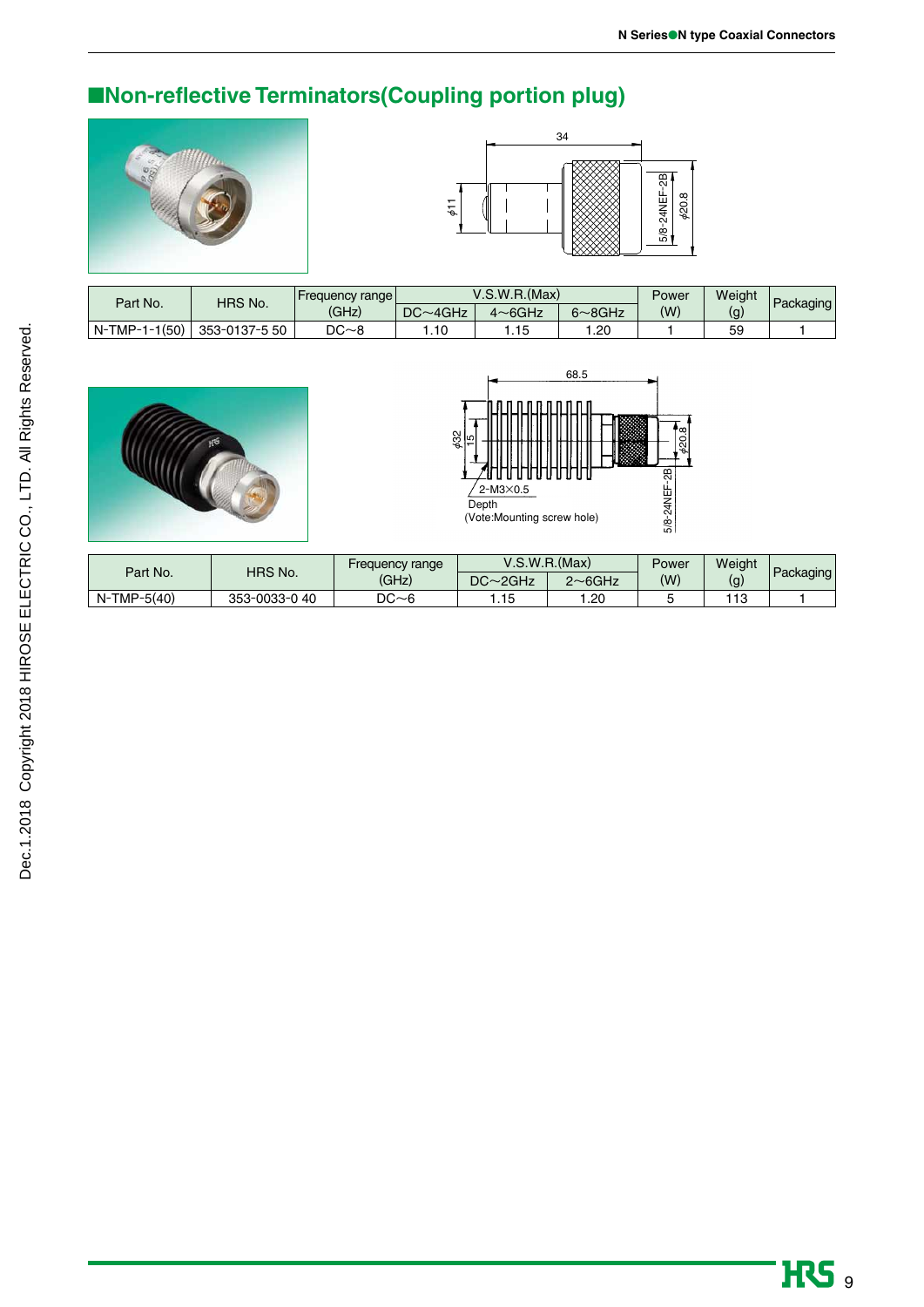## ■**Fixed Attenuators(plug-jack)**





| Part No. | HRS No.                  | Frequency range |      | V.S.W.R.(Max) |       | Attenuation(dB)   |                              |                                                   | Power | Weight |           |
|----------|--------------------------|-----------------|------|---------------|-------|-------------------|------------------------------|---------------------------------------------------|-------|--------|-----------|
|          |                          | (GHz)           |      |               |       |                   |                              | DC~2GHz  2~4GHz  4~13GHz DC~2GHz  2~4GHz  4~13GHz | (W)   | (g)    | Packaging |
|          | AT-401(40) 354-0081-9 40 |                 |      |               | 1±0.3 | $1^{+0.5}_{-0.3}$ | $1^{+0.6}_{-0.3}$            |                                                   |       |        |           |
|          | AT-402(40) 354-0082-1 40 |                 |      |               |       | $2+0.3$           | $2 + 0.6$<br>$2 + 0.5 = 0.3$ |                                                   |       |        |           |
|          | AT-403(40) 354-0033-640  | DC~13           | 1.15 | 1.20          | 1.25  | $3 + 0.3$         | $3 + 0.5 = 0.3$              | $3 + 0.7 - 0.3$                                   | 2     | 77     |           |
|          | AT-406(40) 354-0034-9 40 |                 |      |               |       | $6 + 0.3$         | $6 + 0.5$                    | $6 + 0.7$                                         |       |        |           |
|          | AT-410(40) 354-0035-140  |                 |      |               |       | 10±0.5            | $10^{+0.8}_{-0.5}$           | $10 + 1.0$                                        |       |        |           |
|          | AT-420(40) 354-0036-4 40 |                 |      |               |       | $20 \pm 0.5$      | $20 + 0.8$                   | $20 + 1.2$                                        |       |        |           |

## B**Typical data**

### ●**Non-reflective Terminations**

0 4 6 8 10 12 13

**FREQUENCY[GHz]**



### ●**Fixed Attenuator**

2



0 2 4 6 8 10 12 13 **FREQUENCY[GHz]**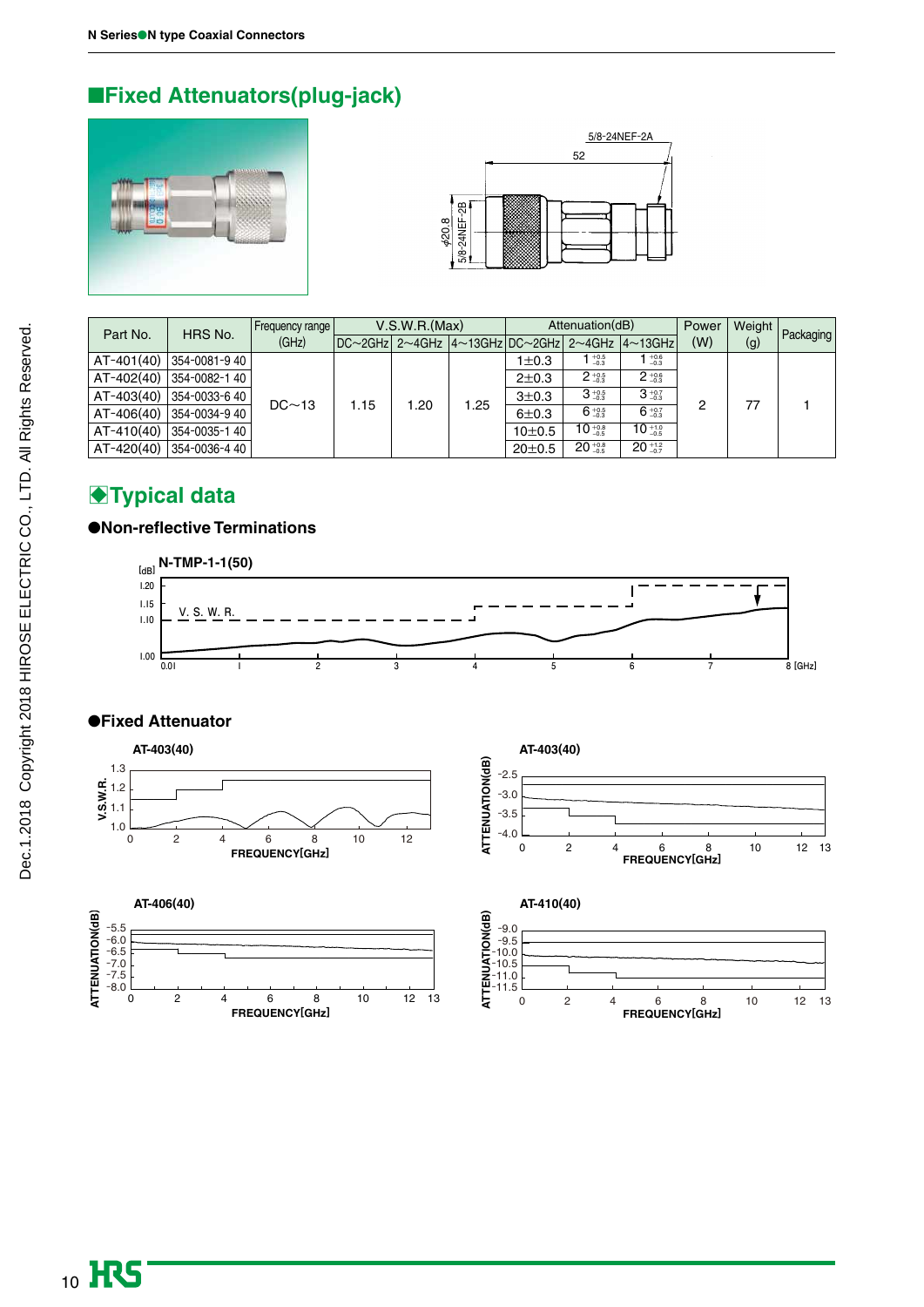| <b>MEMO:</b> |
|--------------|
|              |
|              |
|              |
|              |
|              |
|              |
|              |
|              |
|              |
|              |
|              |
|              |
|              |
|              |
|              |
|              |
|              |
|              |
|              |
|              |
|              |
|              |
| -----------  |
|              |
|              |
|              |
|              |
|              |
|              |
|              |
|              |
|              |
|              |
|              |
|              |
|              |
|              |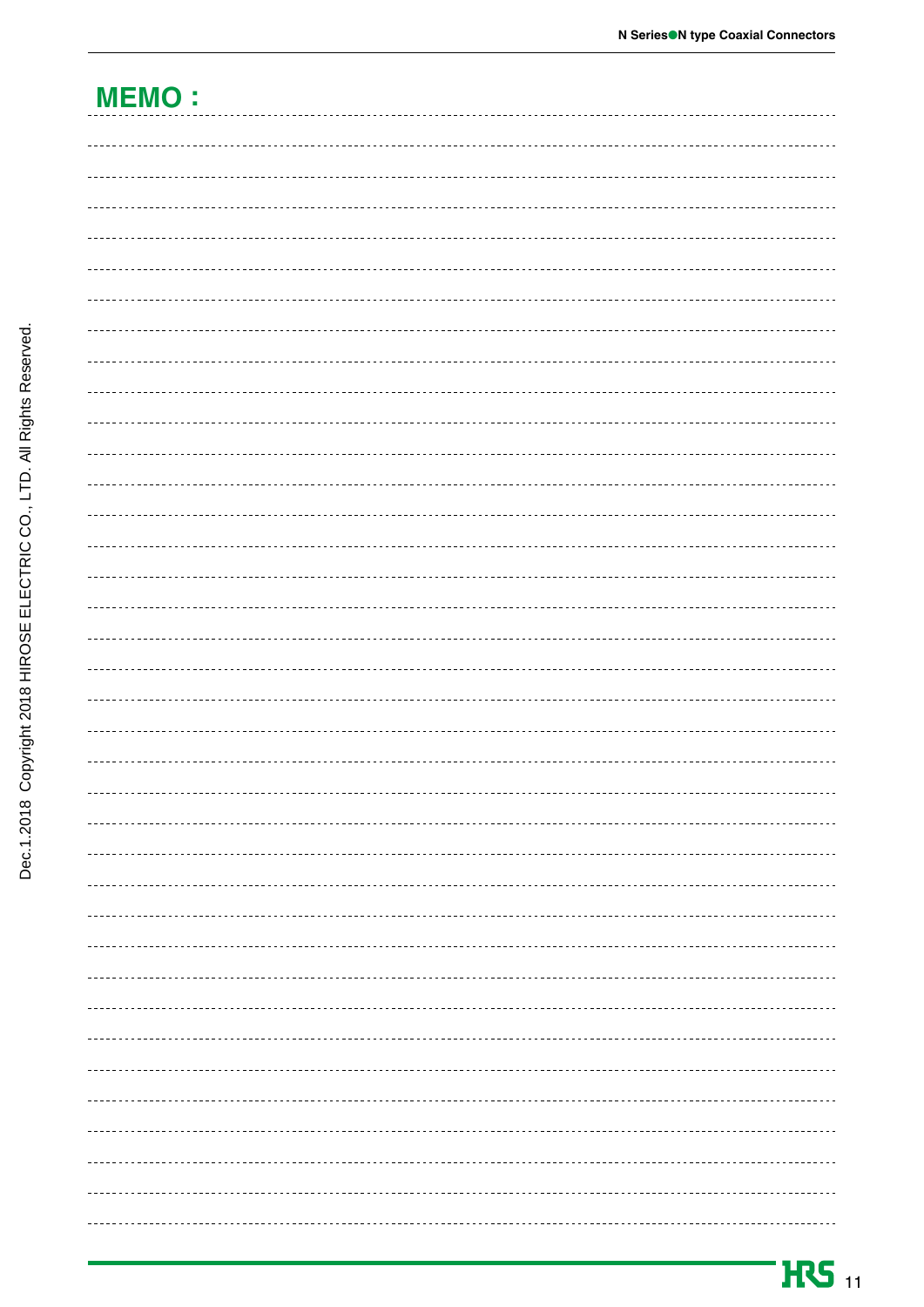#### **USA:**

**HIROSE ELECTRIC (U.S.A.), INC. HEADQUARTERS CHICAGO OFFICE** 2300 Warrenville Road, Suite 150,

Downers Grove, IL 60515 Phone : +1-630-282-6700 http://www.hirose.com/us/

#### **USA:**

#### **HIROSE ELECTRIC (U.S.A.), INC. BOSTON OFFICE** 300 Brickstone Square Suite 201,

Andover, MA 01810 Phone : +1-978-662-5255

#### **GERMANY:**

#### **HIROSE ELECTRIC EUROPE B.V. NUREMBERG OFFICE**

Neumeyerstrasse 22-26, 90411 Nurnberg Phone : +49-911 32 68 89 63 Fax : +49-911 32 68 89 69 http://www.hirose.com/eu/

#### **UNITED KINGDOM: HIROSE ELECTRIC EUROPE BV (UK BRANCH)**

4 Newton Court, Kelvin Drive, Knowlhill, Milton Keynes, MK5 8NH Phone : +44-1908 202050 Fax : +44-1908 202058 http://www.hirose.com/eu/

### **CHINA:**

#### **HIROSE ELECTRIC (CHINA) CO., LTD. SHENZHEN BRANCH**

Room 09-13, 19/F, Office Tower Shun Hing Square, Di Wang Commercial Centre, 5002 Shen Nan Dong Road, Shenzhen City, Guangdong Province, 518008 Phone : +86-755-8207-0851 Fax : +86-755-8207-0873 http://www.hirose.com/cn/

#### **KOREA:**

#### **HIROSE KOREA CO.,LTD.**

143, Gongdan 1-daero, Siheung-si, Gyeonggi-do, 15084, Korea Phone : +82-31-496-7000 Fax : +82-31-496-7100 http://www.hirose.co.kr/

#### **INDIA:**

#### **HIROSE ELECTRIC SINGAPORE PTE. LTD. BANGALORE LIAISON OFFICE**

Unit No-403, 4th Floor, No-84, Barton Centre, Mahatma Gandhi (MG) Road, Bangalore 560 001, Karnataka, India Phone : +91-80-4120 1907 Fax : +91-80-4120 9908 http://www.hirose.com/sg/

#### **USA:**

#### **HIROSE ELECTRIC (U.S.A.), INC. SAN JOSE OFFICE**

2841 Junction Ave, Suite 200 San Jose, CA. 95134 Phone : +1-408-253-9640 Fax : +1-408-253-9641 http://www.hirose.com/us/

#### **THE NETHERLANDS: HIROSE ELECTRIC EUROPE B.V.**

Hogehillweg #8 1101 CC Amsterdam Z-O Phone : +31-20-6557460 Fax : +31-20-6557469 http://www.hirose.com/eu/

#### **GERMANY:**

#### **HIROSE ELECTRIC EUROPE B.V. HANOVER OFFICE**

Bayernstr. 3, Haus C 30855 Langenhagen, Germany Phone : +49-511 97 82 61 30 Fax : +49-511 97 82 61 35 http://www.hirose.com/eu/

#### **CHINA:**

#### **HIROSE ELECTRIC (CHINA) CO., LTD. (SHANGHAI, HEADQUARTERS)**

18, Enterprise Center Tower 2, 209# Gong He Road, Jing'an District, Shanghai, CHINA 200070 Phone : +86-21-6391-3355 Fax : +86-21-6391-3335 http://www.hirose.com/cn/

#### **HONG KONG:**

### **HIROSE ELECTRIC HONGKONG TRADING CO., LTD.**

Room 1001, West Wing, Tsim Sha Tsui Centre, 66 Mody Road, Tsim Sha Tsui East, Kowloon, Hong Kong Phone : +852-2803-5338 Fax : +852-2591-6560 http://www.hirose.com/hk/

### **SINGAPORE:**

#### **HIROSE ELECTRIC SINGAPORE PTE. LTD.**

03, Anson Road, #20-01, Springleaf Tower, Singapore 079909 Phone : +65-6324-6113 Fax : +65-6324-6123 http://www.hirose.com/sg/

#### **MALAYSIA: PENANG REPRESENTATIVE OFFICE**

73-3-1, Ideal@The One, Jalan Mahsuri, Bayan Lepas Penang, 11950, Malaysia Phone : +604-648-5536 http://www.hirose.com/sg/

#### **USA:**

#### **HIROSE ELECTRIC (U.S.A.), INC. DETROIT OFFICE (AUTOMOTIVE)**

17197 N. Laurel Park Drive, Suite 253, Livonia, MI 48152 Phone : +1-734-542-9963 Fax : +1-734-542-9964 http://www.hirose.com/us/

#### **GERMANY:**

#### **HIROSE ELECTRIC EUROPE B.V. GERMAN BRANCH**

Schoenbergstr. 20, 73760 ostfildern Phone : +49-711-456002-1 Fax : +49-711-456002-299 http://www.hirose.com/eu/

#### **FRANCE:**

#### **HIROSE ELECTRIC EUROPE B.V. PARIS OFFICE**

130 Avenue Joseph Kessel, Bat E, 78960 Voisins le Bretonneux, France Phone : +33-1-85764886 Fax : +33-1-85764823 http://www.hirose.com/eu/

#### **CHINA:**

#### **HIROSE ELECTRIC (CHINA) CO.,LTD. BEIJING BRANCH**

A1001, Ocean International Center, Building 56# East 4th Ring Middle Road, ChaoYang District, Beijing, 100025 Phone : +86-10-5165-9332 Fax : +86-10-5908-1381 http://www.hirose.com/cn/

#### **TAIWAN:**

#### **HIROSE ELECTRIC TAIWAN CO., LTD.**

103 8F, No.87, Zhengzhou Rd., Taipei Phone : +886-2-2555-7377 Fax : +886-2-2555-7355 http://www.hirose.com/tw/

#### **INDIA:**

#### **HIROSE ELECTRIC SINGAPORE PTE. LTD. DELHI LIAISON OFFICE**

Office NO.552, Regus-Green Boulevard, Level5, Tower C, Sec62, Plot B-9A, Block B, Noida, 201301, Uttar Pradesh, India Phone : +91-12-660-8018 Fax : +91-120-4804949 http://www.hirose.com/sg/

#### **THAILAND:**

#### **BANGKOK OFFICE (REPRESENTATIVE OFFICE)**

Unit 4703, 47th FL., 1 Empire Tower, South Sathorn Road, Yannawa, Sathorn, Bangkok 10120 Thailand Phone : +66-2-686-1255 Fax : +66-2-686-3433 http://www.hirose.com/sg/



# HIROSE ELECTRIC CO.,LTD.

**2-6-3,Nakagawa Chuoh,Tsuzuki-Ku,Yokohama-Shi 224-8540,JAPAN TEL: +81-45-620-3526 Fax: +81-45-591-3726 http://www.hirose.com http://www.hirose-connectors.com**